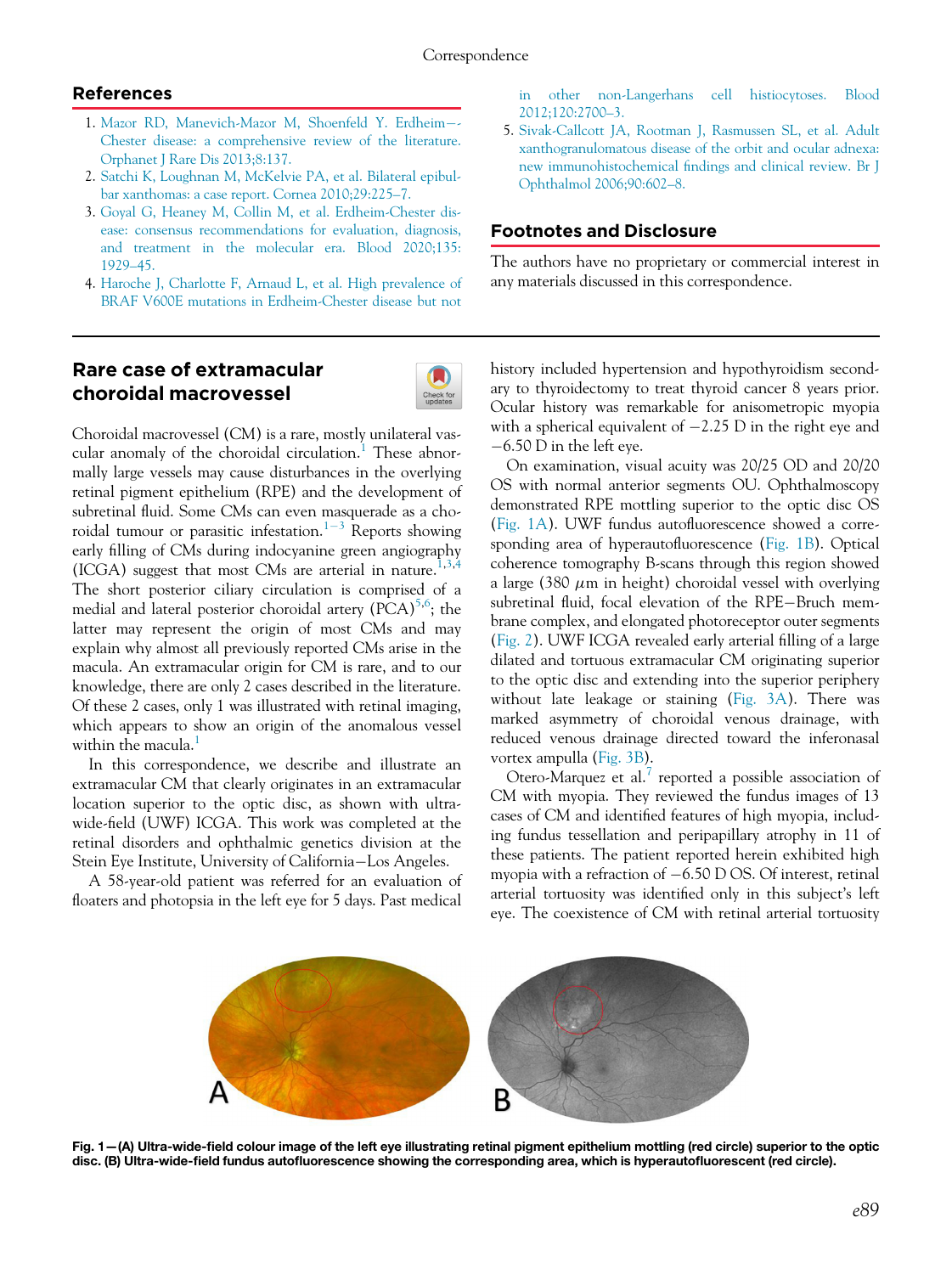<span id="page-1-0"></span>

<span id="page-1-1"></span>Fig. 2—Near-infrared reflectance (left) and spectral-domain optical coherence tomography (OCT) B-scans (right). The OCT B-scans show the choroidal macrovessel to measure 380  $\mu$ m in greatest vertical diameter and 932  $\mu$ m in greatest horizontal diameter. There are areas of overlying subretinal fluid, focal elevation of the retinal pigment epithelium–Bruch membrane complex, and elongated photoreceptor outer segments. The green lines in the near-infrared reflectance show the location of the OCT B-scans.



Fig. 3—(A) Ultra-wide-field indocyanine green angiography showing filling of the dilated and tortuous extramacular choroidal macrovessel originating superior to the optic disc and extending into the superior periphery without late leakage or staining. Note the lateral and medial distal short posterior ciliary arteries (white arrows) and the long posterior ciliary arteries (black arrows), which all exhibit a triangular distribution. The paraoptic vessels represent the short posterior ciliary arteries that originate around the optic disc (red asterisk). (B) There is marked asymmetry of the choroidal venous drainage, with reduced venous drainage directed toward the inferonasal vortex ampulla.

may be coincidental or may be related to an underlying vascular disorder involving both systems.

The presence of RPE mottling and subretinal fluid can be associated with  $CM.$ <sup>[1](#page-2-0)[,3,](#page-2-1)[8](#page-2-6)</sup> These pathoanatomical complications may develop from compression of the overlying inner choroid leading to RPE dysfunction. A similar pathogenesis may explain the development of pigmentary changes and fluid in eyes with choroidal nevi or overlying dilated veins (pachyvessels) in eyes with pachychoroid disease.  $9,10$  $9,10$ 

Hayreh<sup>[5,](#page-2-3)[6](#page-2-4)</sup> studied the PCA circulation and noted the presence of typically 1 to 5 PCAs. The lateral and medial PCAs (of the short posterior ciliary system) are most commonly identified  $(97\%-100\%)$  of eyes), but the superior PCA is an uncommon branch that exists in 9% of eyes. The PCAs branch into short and long PCAs. The short PCAs pierce the sclera in 2 locations. The paraoptic short PCAs enter adjacent to the optic disc and the distal short PCAs enter nasal or temporal to the disc. In contrast,

the long lateral PCA enters the sclera temporal to the macula. Use of UWF ICGA in our case clearly demonstrates the medial and lateral distal short PCAs as well as the long PCAs. Remarkably, a single superior PCA that is dilated and tortuous is also identified and represents the CM [\(Fig. 3\)](#page-1-1). This anomalous pattern of circulation can be detected in less than 10% of normal subjects. Most previously reported CMs originate from the temporal distal short PCA, which may explain the remarkable macular predominance for this vascular entity.

To our knowledge, this is the only reported case of a CM originating from the superior PCA and the only illustration of this uncommon vascular pattern with ICGA. The extramacular origin of the CM is rare and can be easily overlooked because of the peripheral location, which may explain the scarcity of reports describing this vascular anomaly. The novelty of this case is further underscored by the associated presence of unilateral retinal arterial tortuosity in